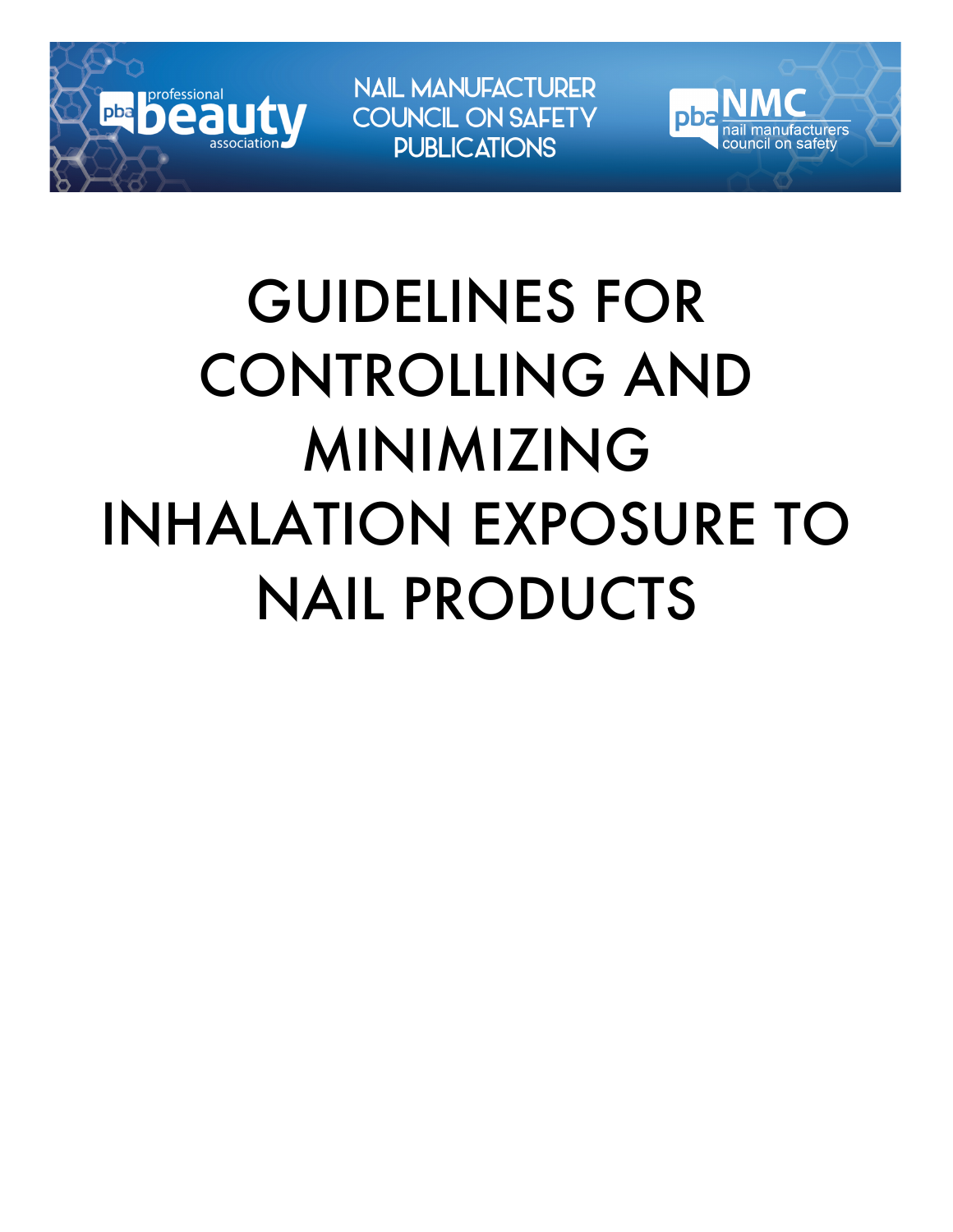#### **Guidelines for Controlling and Minimizing Inhalation Exposure to Nail Products**

These guidelines outline steps that nail professionals can take to improve workplace safety by minimizing inhalation exposure to potentially irritating or harmful substances. It is important for salon professionals to utilize techniques that ensure the nail servicesgiven are performed in the safest manner possible. Fortunately, when the proper steps are taken, it is easy to safely perform professional nail services and avoid excessive inhalation of dusts or vapors. Minimizing inhalation exposure is an important way to ensure that all nail salon products are properly and safely handled.

#### **What is Product Overexposure?**

Nearly every substance on Earth has both a safe and potentially unsafe level of exposure. Injury may result if these safe levels are exceeded repeatedly or for prolonged periods. For example, inhaling excessive levels of certain vapors or dusts found in salons for prolonged periods may result in overexposure to these substances. In general, the vapors found in property ventilated salon air have established OSHA safe limits and are well below these levels. However, not all salons have proper ventilation and those that don't may not understand its importance.

Ventilation is an important way of improving the salon environment for customers and can also create a more pleasant workplace for salon professionals. Proper ventilation can help sensitive individuals avoid symptoms such as irritated eyes, nose or throat, headaches, difficulty breathing, nervousness or drowsiness. The best way to prevent inhalation overexposure is by controlling the amount of vapors and dust in salon air. One of the very best ways to ensure safe working conditions is to use these guidelines to improve salon air quality.

#### **Improving Salon Air Quality**

Some salon professionals mistakenly believe that ventilation systems are solely for controlling strong odors, when in fact, odors are not the reason for ventilating. Just because a substance smells strange or unpleasant does not mean it is risky to breathe. The odor of a substance does not indicate whether it is safe or harmful. Dirty socks provide a good example. They don't smell good, but they aren't harmful to breathe.

Don't ventilate to control odors; ventilate to control vapors and dusts. It is especially important to control the air quality of your breathing zone. Think of your breathing zone as an invisible sphere that extends two feet from your mouth. Your breathing air comes from this zone and working safely and using proper ventilation helps ensure the breathing zone is a source of high-quality air.

A great way to ensure good salon air quality is to use a combination of: 1) a properly maintained HVAC system, 2) a professional HEPA room air cleaner, and 3) source capture system.

**HVAC** system: The general room ventilation and air-conditioning systems in a salon are classified as "Heating, Ventilation and Air-Conditioning" (HVAC) systems. HVAC systems are "built-in" to the salon and are designed to exchange air inside the salon with fresh air from the outside. Typical salon HVAC filters remove some dusts, pollens, etc., but cannot remove vapors or the smallest dust particles. Special HVAC filters designed with replaceable activated carbon panels and electrostatic dust filtering material are recommended which will remove residual salon vapor and dust not captured by a source capture system or by a room air purifier. The adsorbent panels eventually become saturated, making them ineffective, and, therefore, must be replaced on a regular basis, e.g. four times per year.

Remember that to be effective, all ventilation systems must be properly maintained and cleaned on a regular basis. A local HVAC specialist that can advise salons on installing, repairing, cleaning and maintaining salon ventilation systems can be found on the Internet or in the phone directory under "Heating, Ventilating, and Air Conditioning". These skilled

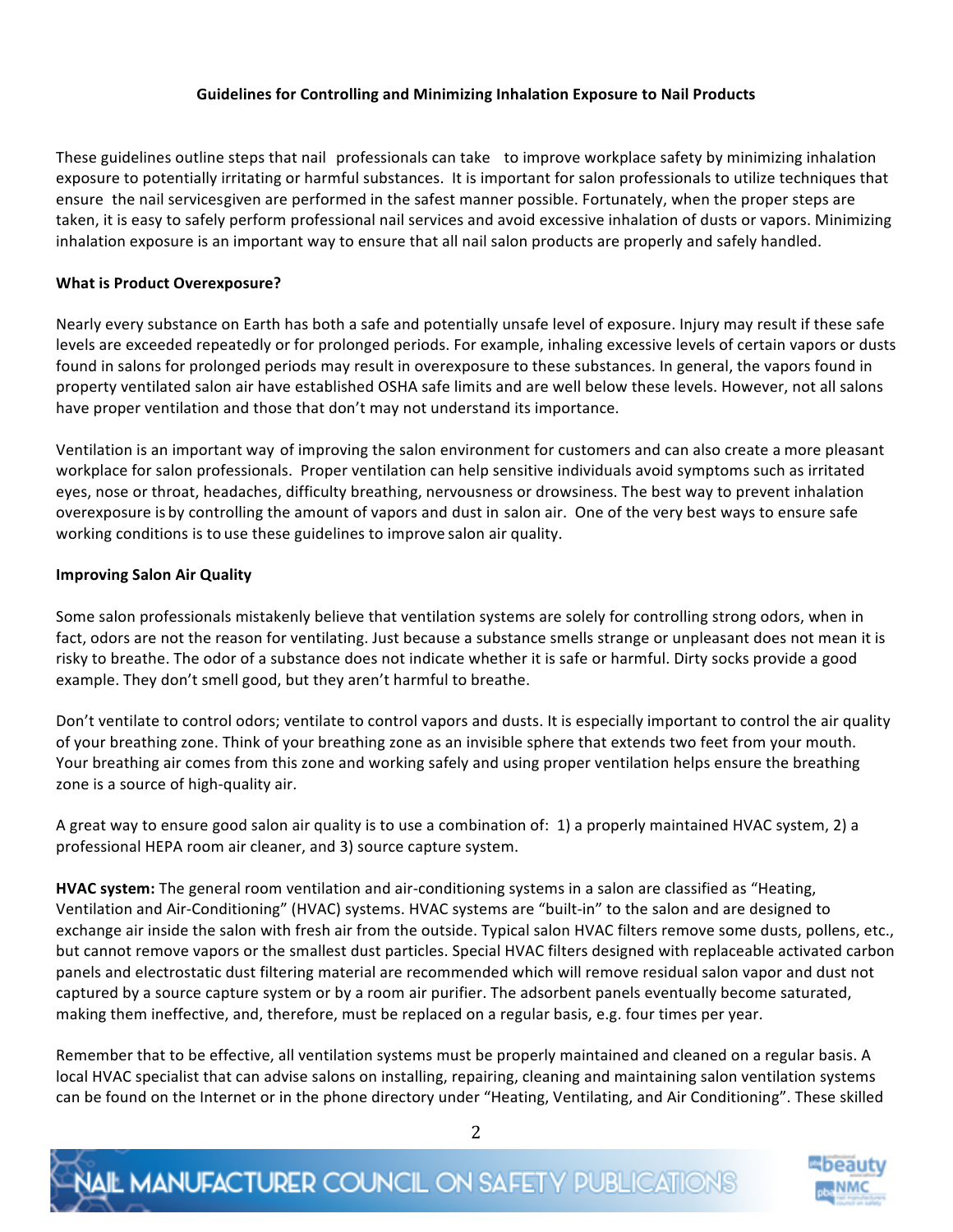professionals can diagnose the salon's air quality and ventilation systems and provide useful solutions and advice. They can ensure the system is adequate for the salon and keep it working at its peak capacity. Whether the salon is being heated, air-conditioned or neither, the HVAC fan should be in the "On" position if the building is occupied.

**Professional HEPA room air cleaner:** Use of a stand-alone salon HEPA room air cleaner designed specifically to remove salon vapors and dusts is also recommended to help further clean the salon's air and to help keep it recirculating throughout the salon. It is best to use a professional quality air cleaner and avoid air cleaners designed for "home use". Home air cleaners are designed to remove pollen, cigarette smoke, etc., which is not the primary concern in a salon (there should never be smoking in a salon!). Dusts and vapors are the primary concern. Air cleaning devices that utilize HEPA filters are designed to remove most dusts from the air in the immediate vicinity of the air cleaning device, but will have much less effect on the breathing zone of nail technicians. Even so, they can be effective for removing fine dusts from the salon air. Newer types of filters referred to as electrically enhanced filters or polarized filters can be considered electronic versions of HEPA filters and are commonly called eHEPA filters. These claim to have the effectiveness of HEPA type filters, but allow substantially more air flow to pass through the air cleaning device. Both HEPA and eHEPA filters are designed to remove particles as small as 100th the diameter of a human hair and when used properly and according to manufacturer's directions can provide dust removal benefits to salons. Some activated charcoal air cleaner devices utilize a dust pre-filter that is machine washable or replaceable. These devices are also considered effective ways to lower airborne dust concentrations. Note: NEVER rely solely on stand-alone air filtration in the salon.

Air cleaners that produce tiny amounts of ozone (parts-per-billion) may neutralize some odors, but they do not remove vapors or dusts. Ozone is a hazardous air contaminant, even at very low concentrations. The Environmental Protection Agency (EPA) has warned all consumers against using air cleaners that release ozone due to the health risks they create. These devices sometimes cause watery eyes, runny nose, coughing, chest tightness, metallic tastes in the mouth, shortness of breath, and blurred vision. These are not effective for controlling dusts or vapors in salons. Healthy people, as well as those with respiratory difficulty, can experience breathing problems when exposed to even relatively low levels of ozone, e.g. 40 parts-per-billion.

**Source Capture Systems:** are designed to capture nail vapors and dust particles at their source of release and then extract them from the breathing zone, protecting the health of those working in the salon. At a minimum, these systems should draw 50cfm of airflow when measured within 6" of the area where the dusts and vapors are released. A three-stage filtration system is recommended and should include an activated carbon filter with a minimum of 2 lbs. of activated carbon. Avoid systems with little or no activated carbon. Additionally, some systems are equipped with eHEPA filters which have enhanced dust collecting and vapor adsorption capability. When properly designed and correctly used, Source Capture Systems protect the breathing zone of both the nail technician and client. These systems are the most effective way to control and prevent inhalation of salon dusts, vapors and other airborne contaminants.

Source capture systems that return filtered air into the salon are not as effective as those designed to vent to the outdoors and are more costly to maintain, so when possible, source capture systems should be ventilated to the outside. However, when this is impractical, systems that clean the air and return it to the salon can be very useful if properly maintained.

#### **Selecting and Properly Using Dust Masks**

Certain services, such as filing or shaping artificial nail enhancements, can generate large amounts of dusts in the breathing zone of the salon worker. While performing nail services, disposable dust masks can be used to control and minimize inhalation of dusts. Clients are not likely to be exposed to excessive amounts of dusts, so masks are not recommended for them. Dust masks prevent the breathing of dust particles, but cannot prevent the inhalation of vapors. Dust masks should never be used in place of proper three-part ventilation as described in the previous section.



## **VAIL MANUFACTURER COUNCIL ON SAFETY PUBLICATIONS**